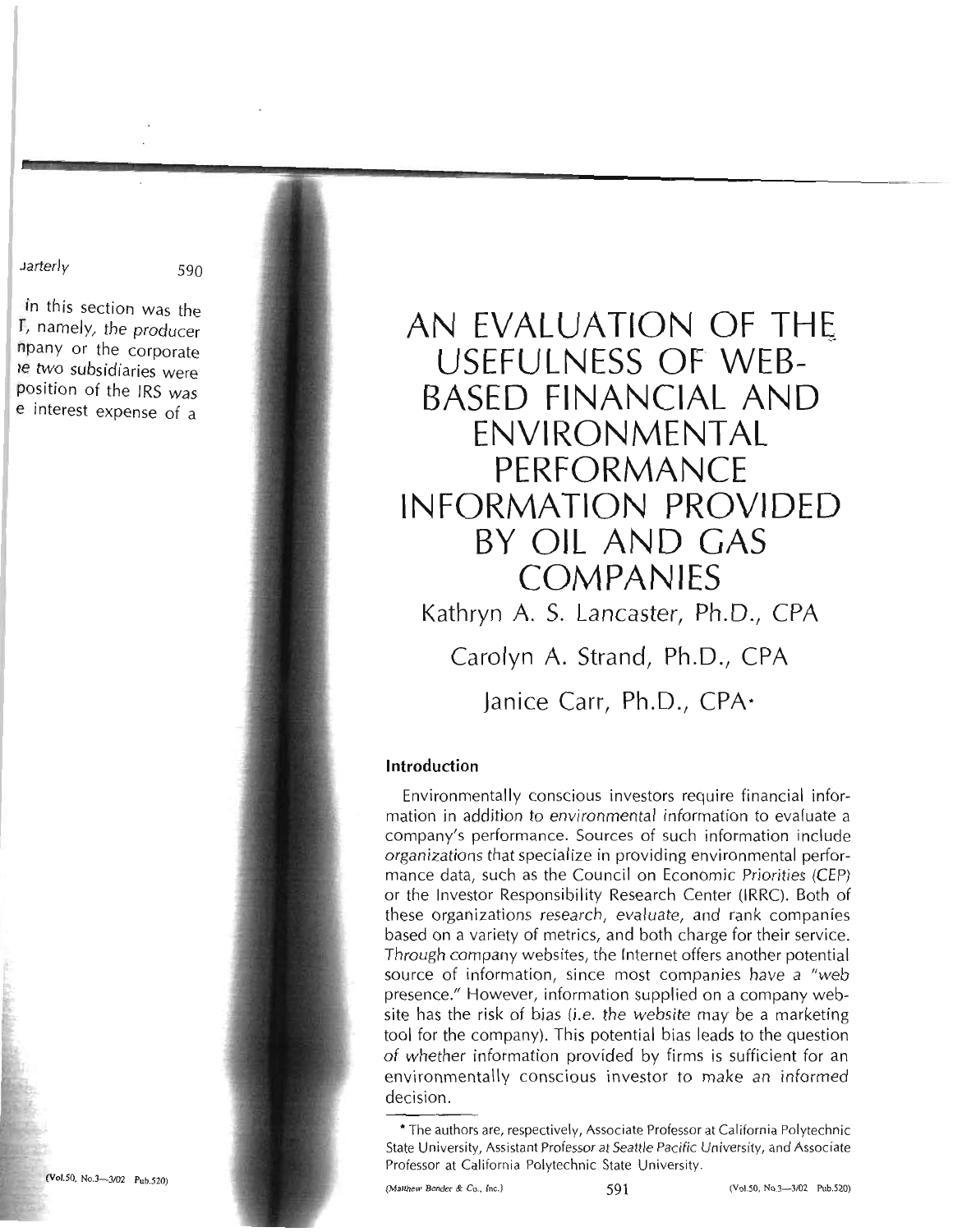...-

592

The present study examines company websites because of the increased probability that investors will seek informa'fion from this source during their decision process. The authors believe this is the case because most large companies now have a website with increasing amounts of financial information. In a survey of more than 4,000 decision-makers, dotcom.com found that the majority of businesses with a registered website are existing companies who are developing an on-line presence to attract new customers and to improve customer relations (Anonymous 2000a). Nielsen/NetRatings report that there were an estimated 148 million Internet users in September, 2000. The typical user is a white, 33 year old male with an annual household income of \$66,916 and some college education (Nielsen/NetRatings 2000; and Anonymous 2000b). Another study reports that Internet use by minorities, females, and the elderly is on the rise (Anonymous 2000c). It is likely that more -people will use the Internet to conduct research on company performance when making investment decisions.

This study focuses on firms in the oil and gas extraction and production industry for several reasons. Although oil and gas companies may not be every environmentally conscious investor's first choice, several of these companies are repositioning themselves as energy-producing firms to broaden their business base. For example, one of BP Amoco's subsidiaries claims to be the world's largest manufacturer of solar electric panels and systems. Also, if oil and gas firms have "good news" (i.e., environmentally responsible with external validity), they should be more likely to include a discussion about their environmental performance on their website. In addition, oil and gas firms currently represent a very desirable investment option due to their favorable stock prices. Taken together, these factors might make investment in the oil and gas industry an interesting choice to the environmentally conscious investor.

The following section provides a review of the literature on Internet financial reporting (IFR) in general, and then specifically for the oil and gas industry. The next section describes the study and the results. The last section discusses the results and provides specific guidance for more responsible and complete **IFR** for the oil and gas industry, particularly relating to environ**mental** disclosures on corporate websites.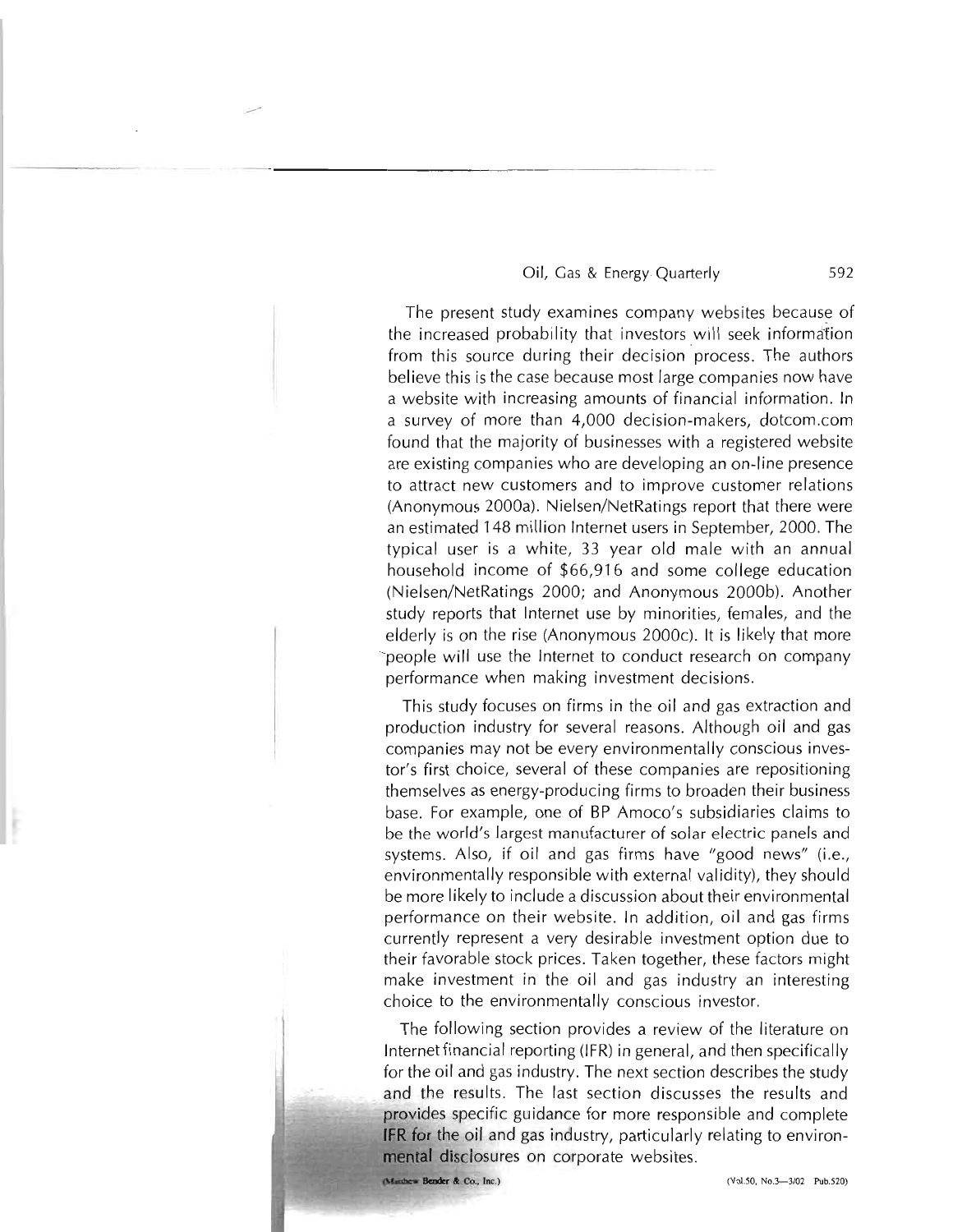## literature Review

-.--------------------------\_.

Louwers et al. (1998) described a high-quality website as one that has quality of information (breadth,'depth, frequency, and timeliness) and accessibility of information (financial information that is easy to find). Breadth refers to the mixture and completeness of information. Specifically, the site should offer highlights of financial information, the full financial report, downloadable data, and charts. Depth refers to the number of periods of historical information the site covers, and any explanation of the financial data. A link to the U.S. Securities and Exchange Commission's (SEC's) EDGAR site would be considered helpful. Third, frequency of updates and the number of times information is conveyed in a given period is desirable in a high-quality website. For example, some companies provide monthly financial data, some quarterly data, and others provide only annual data. To be timely, the data must be up-to-date.

Louwers et al. (1998) note that some companies put financial data on their website as soon as it is available, and others make the data available only after the published annual reports are mailed. Information that is easy to access means that the user can quickly and easily locate the financial information on the company website; that is, the financials are only a few clicks from the company's home page. A menu down the left-hand side or on top greatly improves both the accessibility and usability of the site.

Ashbaugh et al. (1999) evaluated 290 firms across seven industries to determine whether they maintain a website and the extent to which firms practice IFR. They searched the Internet between November 1997 and January 1998 and conclude that 253 firms had an Internet presence. Seventy percent of the firms with websites provide either (1) a comprehensive set of financial statements, (2) a link to their annual report housed on a third party site, or (3) a link to the SEC EDGAR system. Ashbaugh et al. (1999) also asked survey participants why they engage in IFR. The respondents indicated the key objective was to communicate to current and prospective investors. To conclude, Ashbaugh et al. found a great deal of variation in the quality (the timeliness of financial disclosures) of information and in the usefulness (ease of access, amount of data disclosed, and ability to analyze data) of firms' IFR practices. The results also suggest that firms are more likely to

y 592

'ebsites because of II seek information )Cess. The authors >mpanies now have cial information. In lkers, dotcom.com I registered website an on-line presence customer relations )ort that there were otember, 2000. The Ie with an annual college education s 2000b). Another 5, females, and the : is likely that more earch on company sions.

gas extraction and though oiI and gas Iy conscious inves ~s are repositioning aden their business >sidiaries claims to electric panels and "good news" (i.e., IJidity), they should :heir environmental oil and gas firms nent option due to hese factors might stry an interesting westor.

of the literature on nd then specifically describes the study es the results and ible and complete relating to environ-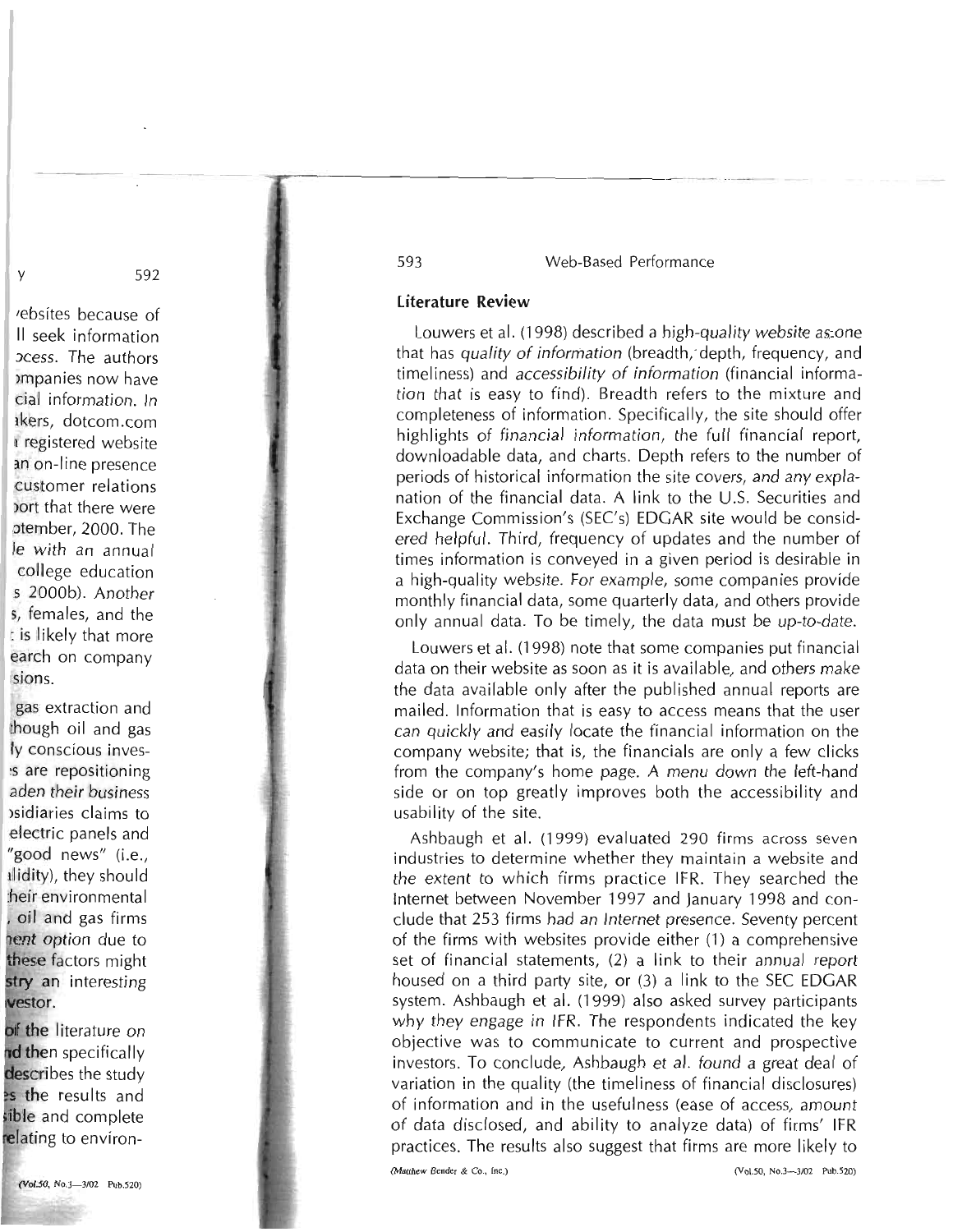have an Internet presence if they are larger and more profitable, which is predictable given the cost of designing, implementing, and maintaining a website.

Kreuze et al. (1996) analyzed the 1991 annual reports of 645 Forbes 500 corporations to determine the extent of environmental disclosures in annual reports. These authors found that 73 percent of the firms did not disclose environmental issues anywhere in the annual report. A 1992 survey by then Price Waterhouse (PW) reported that 62 percent of the respondents with known environmental liability exposures failed to report these liabilities in their financial reports (PW 1992; Surma and Vondra 1992). A similar survey by PW in 1994 concludes that a greater number of respondents accrued environmental liabilities (and recognize them earlier, during, or upon completion of the Remedial Investigation and Feasibility Study) than they acknowledged in 1992.

Ernst and Young Consulting (1999) analyzed the websites of the top global oil and gas companies. Their analysis suggests that most companies provide financial, product, service, and community service information. However, this study does not report sufficient details of these categories of information to be helpful to investors.

The present study expands upon these earlier studies by reporting on the IFR practices of oil and gas firms to determine whether companies in the oil and gas industry report a sufficient amount of data on both financial and environmental performance to satisfy the environmentally conscious investor's need for information. This study examines environmental performance disclosures to determine whether firms disclose their environmental performance records and whether firms with better environmental responsibility records are more likely to include environmental information on their website. This study also explores the possibility that larger firms may have a higher quality website with greater availability of financial information. Given the cost of designing, implementing, and maintaining a website, the authors suspect that this might be an issue to consider.

#### **Description of Study**

#### Sample

Firms for this study were selected from the most recent Council on Economic Priorities (CEP, dated 1998) ranking as

(Matthew Bender & Co., Inc.) (VoL*SO. No.3-3/02* Pub.S20)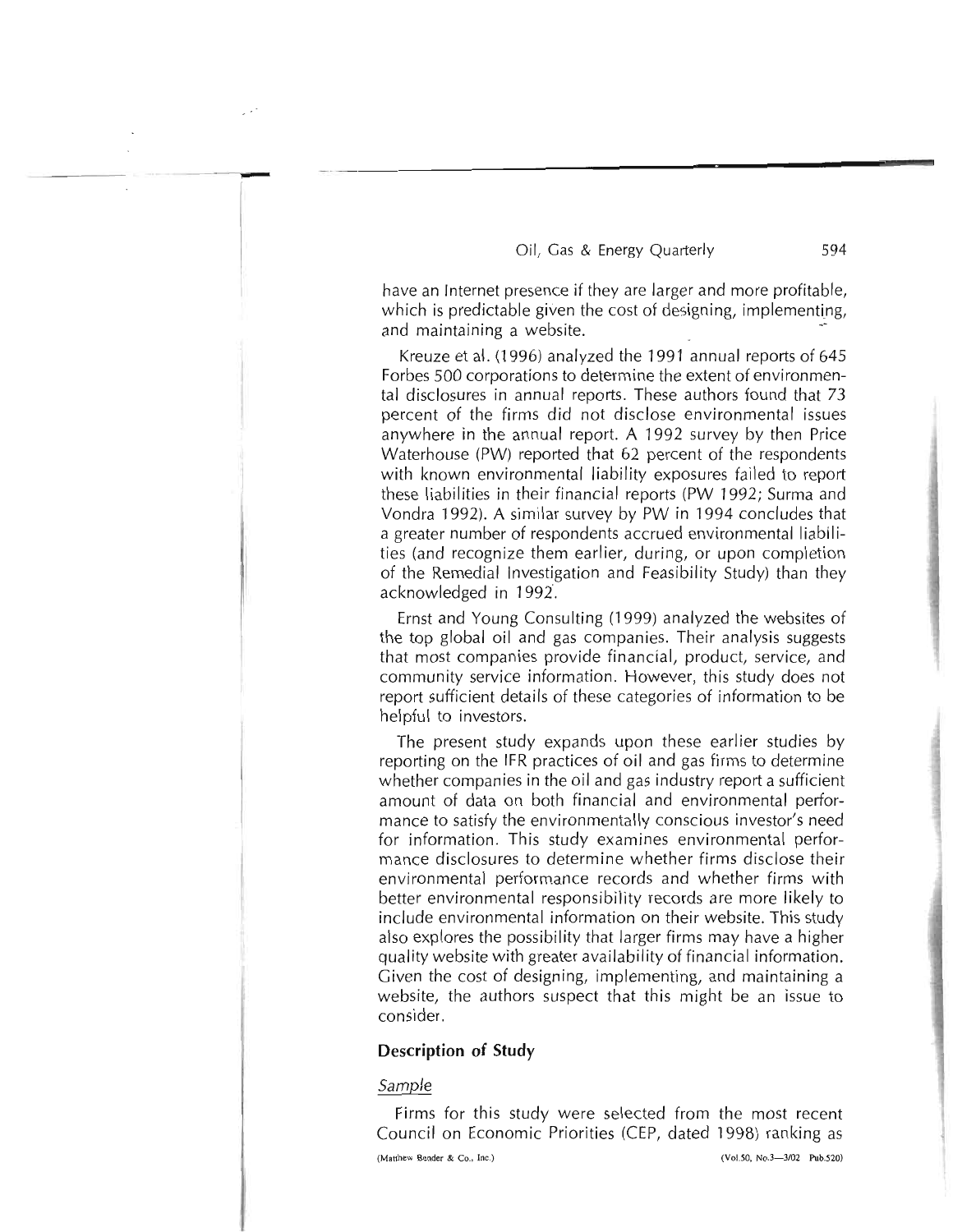to environmental performance of petroleum refineries and the Investor Responsibility Research Center (IRRC, dated 1996} list of  $S\&P$  500 firms that belong to the petroleum (oil and  $\tilde{g}$ as) industry. This resulted in an initial list of 27 firms. Between 1996/1997 (CEP and IRRC data) and the date the websites were accessed for this study (2000), a number of mergers had occurred in the oil and gas industry. The result of these mergers reduces the sample size to 18 firms. These firms, with their website URLs and respective CEP and IRRC rankings, are identified in Table 1. In both cases, a ranking of 1 denotes the company with the best environmental performance.

Table 1 Sample Company Names and Environmental Ranking

| Company Name               | Website             | <b>CEP</b><br>Ranking* | IRRC<br>Ranking** |
|----------------------------|---------------------|------------------------|-------------------|
| Amerada Hess               | www.hess.com        | 12                     | 5                 |
| Amoco                      | www.bp.com          | 4, 6, 15               | 2                 |
| Ashland, Inc.              | www.ashland.com     | 5                      | 9                 |
| Baker-Hughes Inc           | www.bakerhughes.com |                        | 6                 |
| Burlington Resources, Inc. | www.br-inc.com      |                        | 3                 |
| Chevron                    | www.chevron.com     | 3                      | 15                |
| Coastal Corporation        | www.coastalcorp.com | 14                     | 8                 |
| Enron Corporation          | www.enron.com       |                        | 1                 |
| Exxon Mobil                | www.exxonmobil.com  | 2,8                    | 10, 12            |
| Kerr-McGee Corporation     | www.kerr-mcgee.com  |                        | 17                |
| Occidental Petroleum       |                     |                        |                   |
| Corporation                | www.oxy.com         |                        | 4                 |
| Phillips Petroleum         |                     |                        |                   |
| Company                    | www.phillips66.com  | 13                     | 14                |
| Shell Oil Company          | www.shell.com       | 9                      |                   |
| Sunoco Company Inc.        | www.sunoco.com      |                        | 16                |
| Texaco Corporation         | www.texaco.com      | 11                     | 11                |
| <b>Tosco Corporation</b>   | www.tosco.com       | 10                     |                   |
| Unocal Corporation         | www.unocal.com      |                        | 7                 |
| USX Marathon Group         | www.marathon.com    | 7                      | 13                |

'The CEP was selected because it calculates a score for each firm, which is based on their environmental impact (60 percent); their environmental management systems and policy (30 percent); and on their environmental reporting and communications (10 percent). This score is used to rank firms in a particular industry. Investors may purchase this ranking as part of a research report published by the CEP.

\*\*The IRRC Compliance Index is an important source of information because it normalizes the total cost of penalties shown for all the environmental statutes in a single year. The index reflects the relative amount of resources spent on environmental penalties. The IRRC Index is an important source of information due to the comprehensive nature of the data, the in-depth analysis on fines assessed, a description of the number of Superfund sites the company is involved in, and waste generated with respect to various measures.

(Matthew Bender & Co., Inc.) (VoI.50, *No.3-3102* Pub.520)

;er and more profitable, ~signing, implementing,

I annual reports of 645 extent of environmenauthors found that 73 environmental issues ! survey by then Price ent of the respondents osures failed to report (PW 1992; Surma and n 1994 concludes that I environmental liabili :, or upon completion bility Study) than they

alyzed the websites of Their analysis suggests product, service, and ~r, this study does not !S of information to be

!se earlier studies by zas firms to determine Jstry report a sufficient ~nvironmental perforscious investor's need ~nv;ronmental perfor ~r firms disclose their J whether firms with 'ds are more likely to !ir website. This study ns may have a higher financial information. Ig, and maintaining a night be an issue to

om the most recent ted 1998) ranking as

(VoI.50. No.3-3102 Pub.520)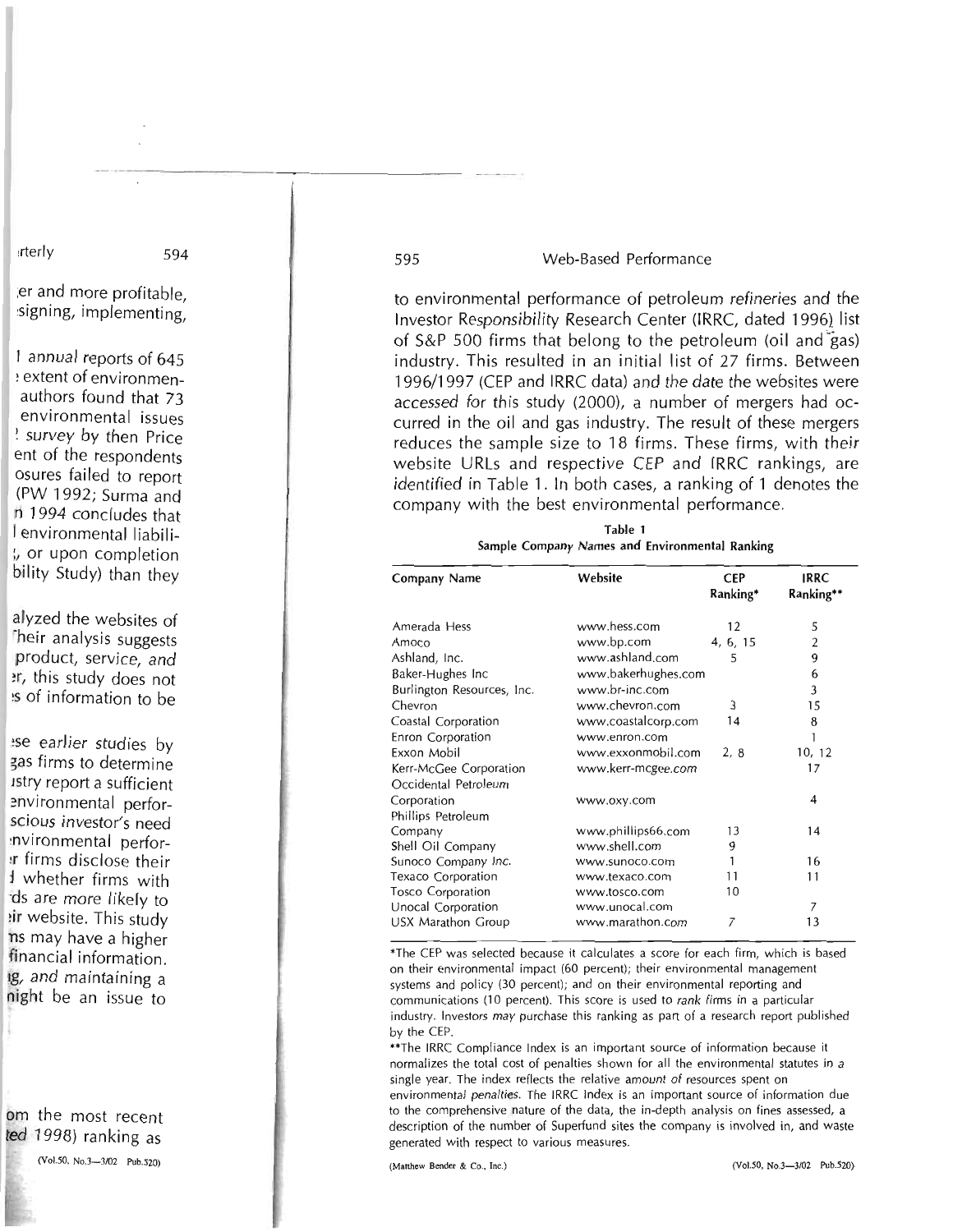## *Methodology*

Each firm's website was accessed during the last two weeks of October, 2000. The authors evaluated the site of each of the 18 sample firms to examine the financial and environmental performance that is reported. This evaluation was conducted using the categories identified by Louwers et al. (1998): breadth, depth, frequency, timeliness, and accessibility. An example of a company website is provided in Figure 1. The accessibility of Kerr McGee's was enhanced by both the major section tabs along the top of the page and the subsection buttons down the left side of the screen.



## *Results*

Table 2 reports the descriptive statistics of the 18 firms included in our sample. The firms have average annual sales of \$38.79 billion, average total assets of \$29.19 billion, and an average market capitalization of \$77.38 billion. The firm with the greatest market capitalization (\$308.1 billion) is Exxon/ Mobil, which also has the highest annual sales of \$223 billion. In comparison, the firm with the smallest market capitalization is Ashland, Inc., (\$2.281 billion) and the lowest sales figure is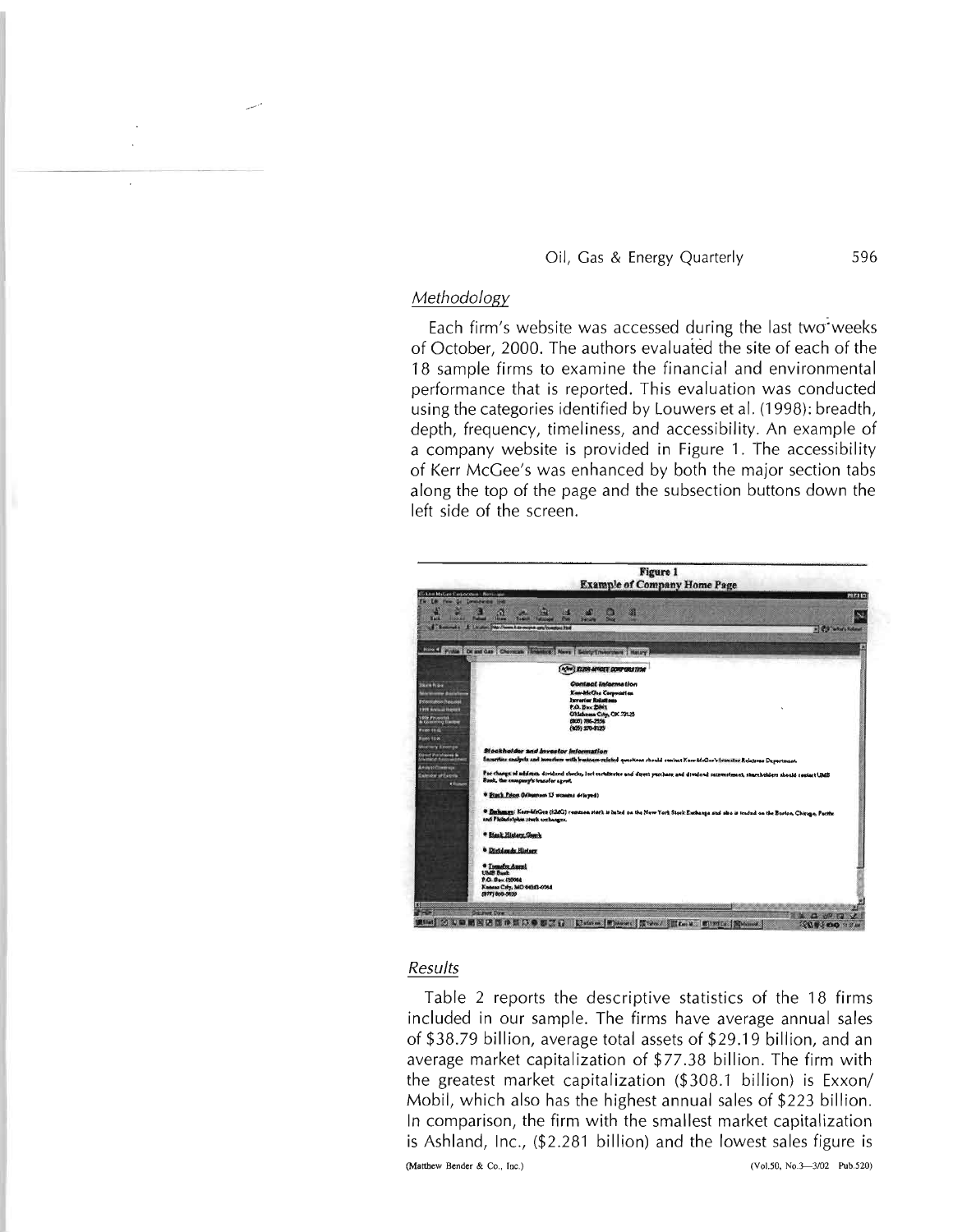reported by Burlington Reserves (\$2.870 billion). Occidental Petroleum Corporation has the greatest return on equity as well as the greatest return on assets. Texaco has the lowest Beta  $(.36)$ , while Tosco has the highest Beta at 1.07.

Table 2 Descriptive Characteristics of Sample Firms

| Characteristic              | Minimum | Maximum   | Average  |
|-----------------------------|---------|-----------|----------|
| Sales (000)                 | \$2,870 | \$223,000 | \$38,790 |
| Assets (000)                | \$1,688 | \$144,521 | \$29,188 |
| Market Capitalization (000) | \$2,281 | \$308,100 | \$50,162 |
| Return on Equity            | 7.00%   | 47.03%    | 20.27%   |
| Return on Assets            | 3.00%   | 11.09%    | 6.97%    |
| Beta                        | .36     | 1.07      | .74      |

Overall, the websites investigated for this study appear to be more extensive than the ones examined by Ashbaugh et al. (1999) from the latter part of 1997 through January 1998. At that time, these authors found that the content on many of the firm's sites was limited to an address and a description of the business. Ashbaugh et al. (1999) found that 30 percent of the firms with websites did not disclose any financial data. The current study research shows that all the firms in the sample have a considerable amount of content, which is often organized into the following sections: "About the Company," "Investor Relations," "News," "Products and Services," and "Corporate Responsibility." The financial and environmental disclosures on the website of each of the sample firms were evaluated based on the criteria identified by Louwers et al. (1998). The results from the financial information portion of this evaluation are reported in Table 3.

Table 3 Summary of Financial Disclosures

| <b>Quality Measure</b>                         | <b>Percent of Firms</b><br>with<br>Characteristic |  |
|------------------------------------------------|---------------------------------------------------|--|
| <b>Accessibility</b>                           |                                                   |  |
| Link on Home Page with Constant Top-or Sidebar | 72                                                |  |
| Investor Relations Link                        | 83                                                |  |
| Searchable Site                                | 61                                                |  |
| <b>Breadth</b>                                 |                                                   |  |
| Stock Price on website                         | 72                                                |  |
| Stock Chart on website                         | 72                                                |  |
| Current Annual Report                          | 89                                                |  |
| (Matthew Bender & Co., Inc.)                   | (Vol.50, No.3-3/02 Pub.520)                       |  |

rterly 596

ing the last two weeks I the site of each of the ial and environmental uation was conducted s et al. (1998): breadth, ;ibility. An example of re 1. The accessibility the major section tabs :tion buttons down the



tistics of the 18 firms e average annual sales \$29.19 billion, and an I billion. The firm with )8.1 billion) is Exxon/ al sales of \$223 billion. st market capitalization e lowest sales figure is

(VoI.50. *No.3-3102* Pub.520)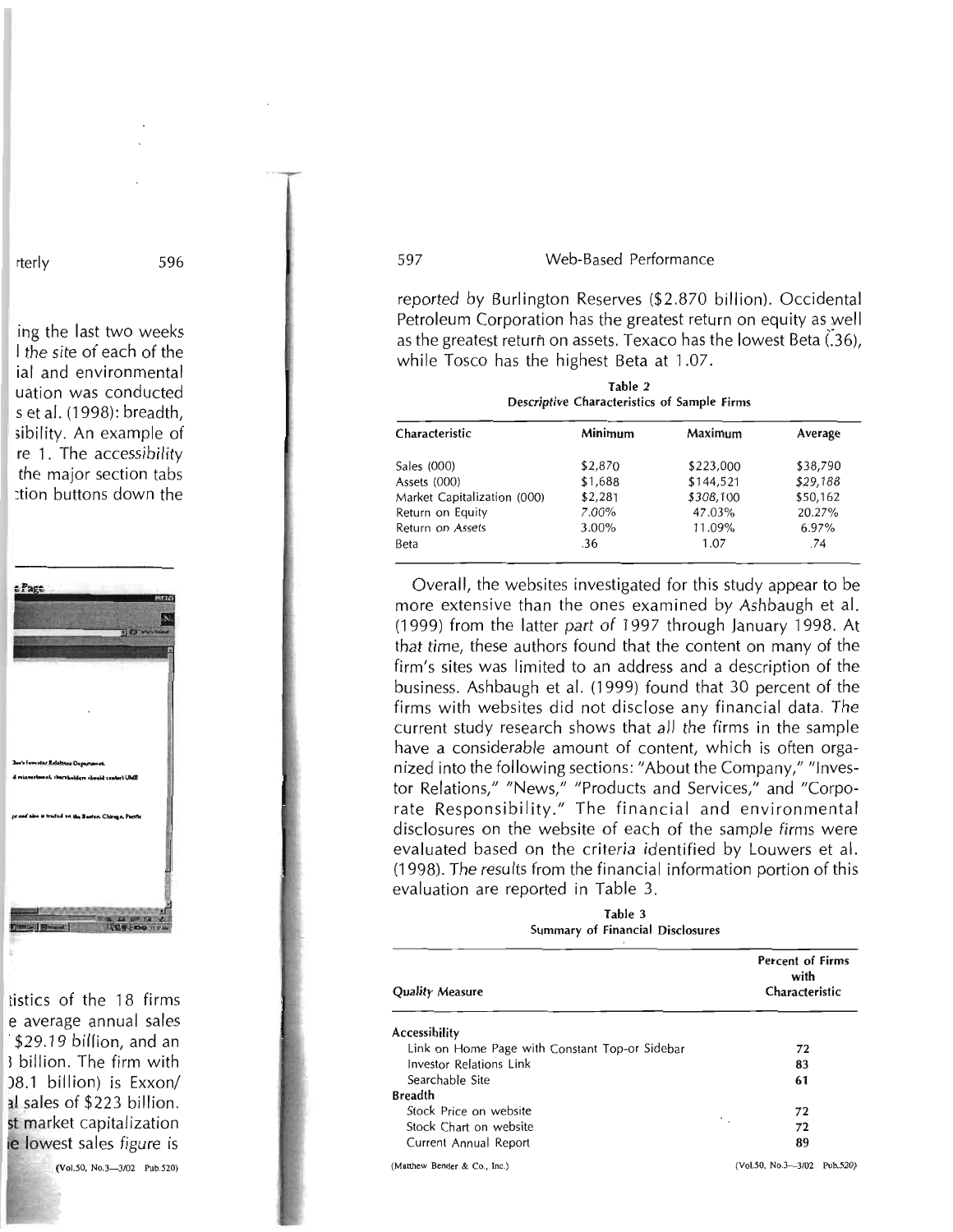|  |  |  |  | Oil, Gas & Energy Quarterly | 598 |
|--|--|--|--|-----------------------------|-----|
|--|--|--|--|-----------------------------|-----|

| Access to 10K                                  | 78 |
|------------------------------------------------|----|
| Edgar Link                                     | 39 |
| Depth                                          |    |
| SEC filings                                    | 83 |
| Ability to Download and Manipulate Information | 17 |
| Frequency                                      |    |
| Quarterly Financial Information                | 78 |
| Link to Presentations                          | 56 |
| Link to Press Releases                         | 89 |
| Timeliness                                     |    |
| <b>Current Quarter Results</b>                 | 89 |
|                                                |    |

The majority (72 percent) of the websites were very accessible with links on the home page and a consistent menu template present on each page. Eighty-three percent of the firms had a specific "Investor Relations" link where most investor-related information was organized. Access to financial information was one click away from the homepage for 15 of the firms.

With respect to breadth, 72 percent of the firms provided current stock price (often updated every 20 minutes) on their website. The remaining firms had a link to a third party site that provided the current stock price. Seventy-two percent of the firms also provided a link to a stock chart. The two most common sources of this information for the companies were Stockmaster (now known as the Red Herring Investment Center) and CBS Marketwatch. Eighty-nine percent of the companies provided a complete current annual report, which was most often rendered in a downloadable Portable Document Format (PDF) file.

Three companies also provided downloadable Excel files of financial statements and footnotes. Such files are easy to use without re-keying the information, and may be used to compute ratios and perform comparison analysis. For example, BP Amoco has a downloadable Excel workbook with 58 worksheets for 1999. This workbook includes the financial statements and all the footnotes. In addition, 78 percent of the firms provided access to their 10Ks, with seven providing a link to another party. Only 39 percent of the firms provided a link to EDGAR, although all of the sample firms must file and all of those filings are accessible on EDGAR.

Loewers et al. (1999) suggest measuring depth by the number of periods of historical information included on the site. Eightythree percent of the companies provided either a link to EDGAR or annual reports for multiple periods. If the company included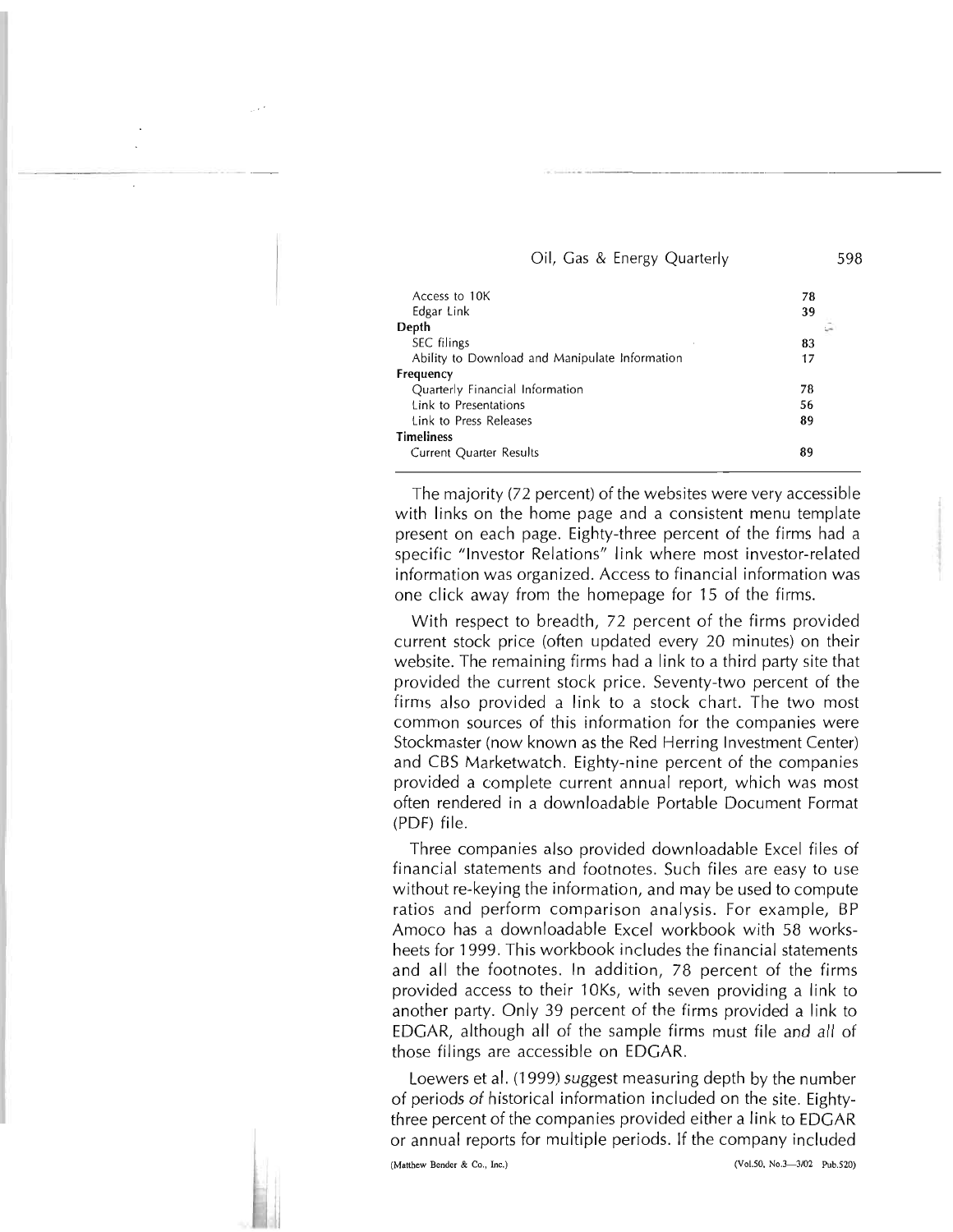the reports on their website, they were most often PDF files. The years of information ranged between one and ten, with an average of 4.5 years of financial data. Three companies allowed the user to download Excel files, and at least two years of financial performance information was available.

The frequency and timeliness of the information provided by the majority of the oil and gas companies is commendable. Quarterly financial data was provided by 78 percent of the firms; and 56 percent provided links to presentations (normally those made to financial analysts). Eighty-nine percent of the firms included a list of their press releases. The timing for the analysis of this study coincided with the release of third quarter financial performance for most companies; many of the companies included a replay or transcripts of conference calls. Users were able to listen to the quarterly earnings announcements for five companies via a live webcast. With the exception of two firms' websites, it appears that the companies view their websites as an integral part of their information channel.

However, the results of this study suggest that fewer companies perceive environmental performance information to be as important as their financial performance. The results of the search of environmental information are presented in table 4. The authors found that four of the firms did not include any information about their environmental performance. Also, this performance indicator was more difficult to locate than financial information. Only 33 percent of the firms had a link to their environmental performance disclosures on their home page. In addition, more diversity in placement of environmental information was noted. Two companies placed environmental infor*mation* within the "Investor Relations" section, while others placed it in their general company area or in a values and ethics section.

es were very accessible nsistent menu template :ent of the firms had a most investor-related lancial information was . 15 of the firms.

rterly 598

78 39

83 17

78 56 89

89

of the firms provided y 20 minutes) on their to a third party site that nty-two percent of the chart. The two most Ir the companies were ring Investment Center) cent of the companies ~port, which was most 3.ble Document Format

110adable Excel files of :h files are easy to use hay be used to compute isis. For example, BP 'kbook with 58 worksthe financial statements I percent of the firms en providing a link to irms provided a link to ns must file and all of

g depth by the number ded on the site. Eighty**either** a link to EDGAR the company included

(Vol.50, No.3-3f02 Pub.520)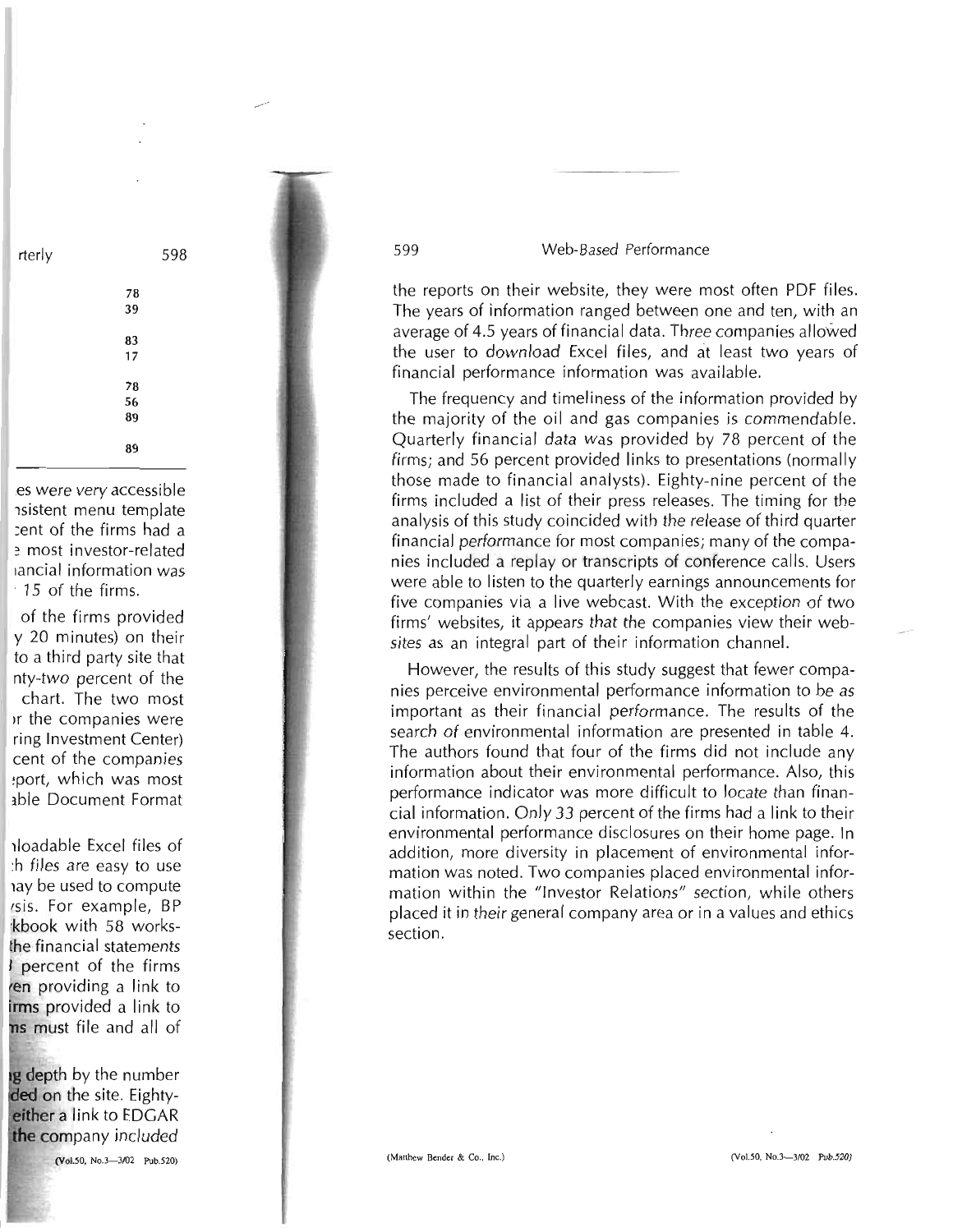|                                               | <b>Percent of Firms</b><br>with |  |
|-----------------------------------------------|---------------------------------|--|
| <b>Quality Measure</b>                        | Characteristic                  |  |
| Accessibility                                 |                                 |  |
| Link on Homepage                              | 33                              |  |
| Easily Viewable                               | 50                              |  |
| <b>Breadth</b>                                |                                 |  |
| Full Environmental, Health, and Safety Report | 50                              |  |
| Depth                                         |                                 |  |
| Detailed Release Information                  | 44                              |  |
| Multi-year Comparisons                        | 22                              |  |
| <b>Frequency</b>                              |                                 |  |
| More than One Year of Information             | 28                              |  |
| <b>Timeliness</b>                             |                                 |  |
| Current year (1999) Report                    | 39                              |  |

Table 4 Summary of Environmental Disclosures

Fifty percent of the firms include a full Environmental, Health, and Safety (EHS) Report. Similar to the annual report, this is often downloadable as a PDF file. Companies often include their emissions records as well as their capital expenditures in their EHS report. Although, the SEC and authoritative accounting bodies provide environmental contingency and capital expenditure guidance, there are currently no definitive guidelines about what to (or not to) include in an EHS report. The EHS report is published at the discretion of the firm. Consequently, the EHS report is often used as a marketing tool and as an opportunity to highlight any awards and environmental restoration projects. Forty-four percent of the firms included detailed information about their releases and 22 percent of the companies included graphs that compared their year-to-year releases. Only 28 percent of the firms included multiple years of environmental performance or effluent release data, and 39 percent of the firms had an environmental report that could be considered current (1999 report).

When comparing each sample firm's environmental ranking to their disclosures, the firms in the lower half of the CEP ranking are less likely to include full EHS reports, and two of the four firms with no environmental performance information are in the bottom half. The other two firms are not included in the CEP ranking. When the IRRC compliance index is compared to the disclosures, the results are mixed. Firms are just as likely to include a full EHS report if their performance is in the bottom half as they are if their performance is in the top half. The firm

(Matthew Bender & Co., Inc.) (Vol.50, No.3-4702 Pub.520)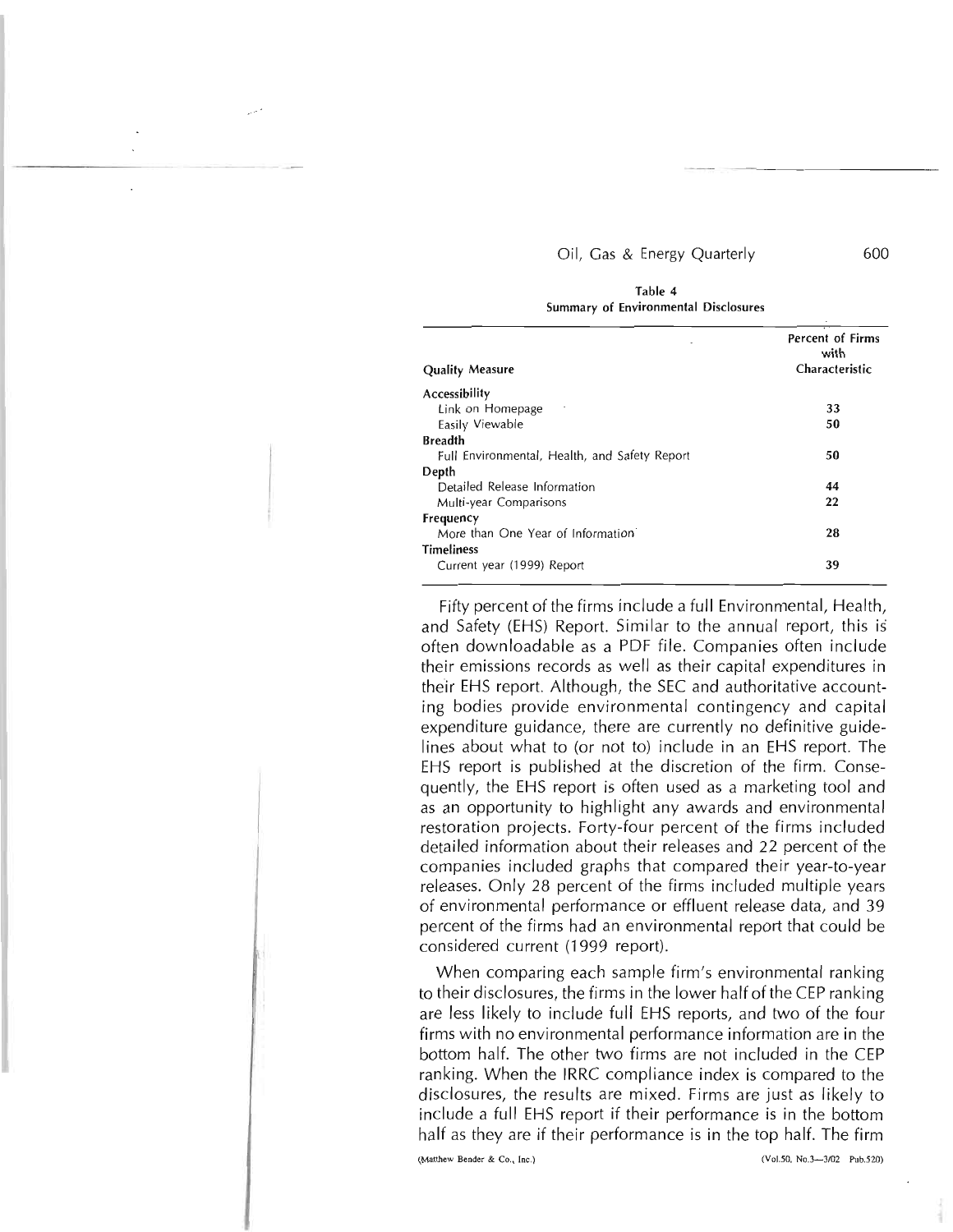with the best IRRC ranking, Enron, had very proactive environmental disclosures in that they discuss steps they were taking to further reduce emissions and include forecasted emissions through 2003. Conversely, Kerr McGee, the firm with the worst ranking, did not have any hard data on their website. This firm's website includes information on awards they have received, but do not include either performance data or an EHS report.

## Discussion and Recommendations

Overall, the study results indicate a great deal of variation in the quality of information and usefulness of firms' IFR. The results also suggest that firms are more likely to have an Internet presence if they are larger and more profitable, which is predictable given the cost of designing, implementing, and maintaining a website.

If an investor is interested in the financial performance of an oil and gas firm, sufficient information is provided on the company's website to make an informed decision. Of course, the serious investor would want to compare each company's performance to others in the same industry, to other firms, and/or to a general index, such as the S&P 500. This study found that financial coverage was consistent across sample firms. As might be anticipated given recent advances in web development, the breadth, depth, timeliness, and frequency of information appear to have greatly improved since the Ashbaugh et al. (1999) study in late 1997.

However, the same cannot be said upon examining environmental disclosures. While some information is available, it is difficult to make comparisons across companies. Therefore, one must rely heavily on information provided by another source such as the CEP or the IRRC to rank companies. The results of this study confirm that few firms disclose enough to adequately evaluate whether the company is environmentally conscious or environmentally proactive. This suggests that companies need more guidance about what types of information environmentally conscious investors desire to evaluate performance.

The authors offer the following suggestions to oil and gas firms who wish to make their websites more useful to investors in general and to environmentally conscious investors in particular. First, inclusion of downloadable files (such as Excel or XBRL) increases the ability to perform specific ratio analyses and

(Manhew Bender & Co., Inc.) (Vo1.50, No.3-3102 Pub.520)

arterly 600

isclosures

Percent of Firms with

33

28

39

I Environmental, Health, Ie annual report, this is ompanies often include r capital expenditures in Id authoritative accountontingency and capital ntly no definitive guidee in an EHS report. The tion of the firm. Conseas a marketing tool and lards and environmental nt of the firms included es and 22 percent of the Ipared their year-to-year included multiple years lent release data, and 39 !ntal report that could be

s environmental ranking er half of the CEP ranking orts, and two of the four ce information are in the not included in the CEP ndex is compared to the irms are just as likely to **Irmance** is in the bottom in the top half. The firm

(Vo1.50, *No.3-3/02* Pub.520)

Characteristic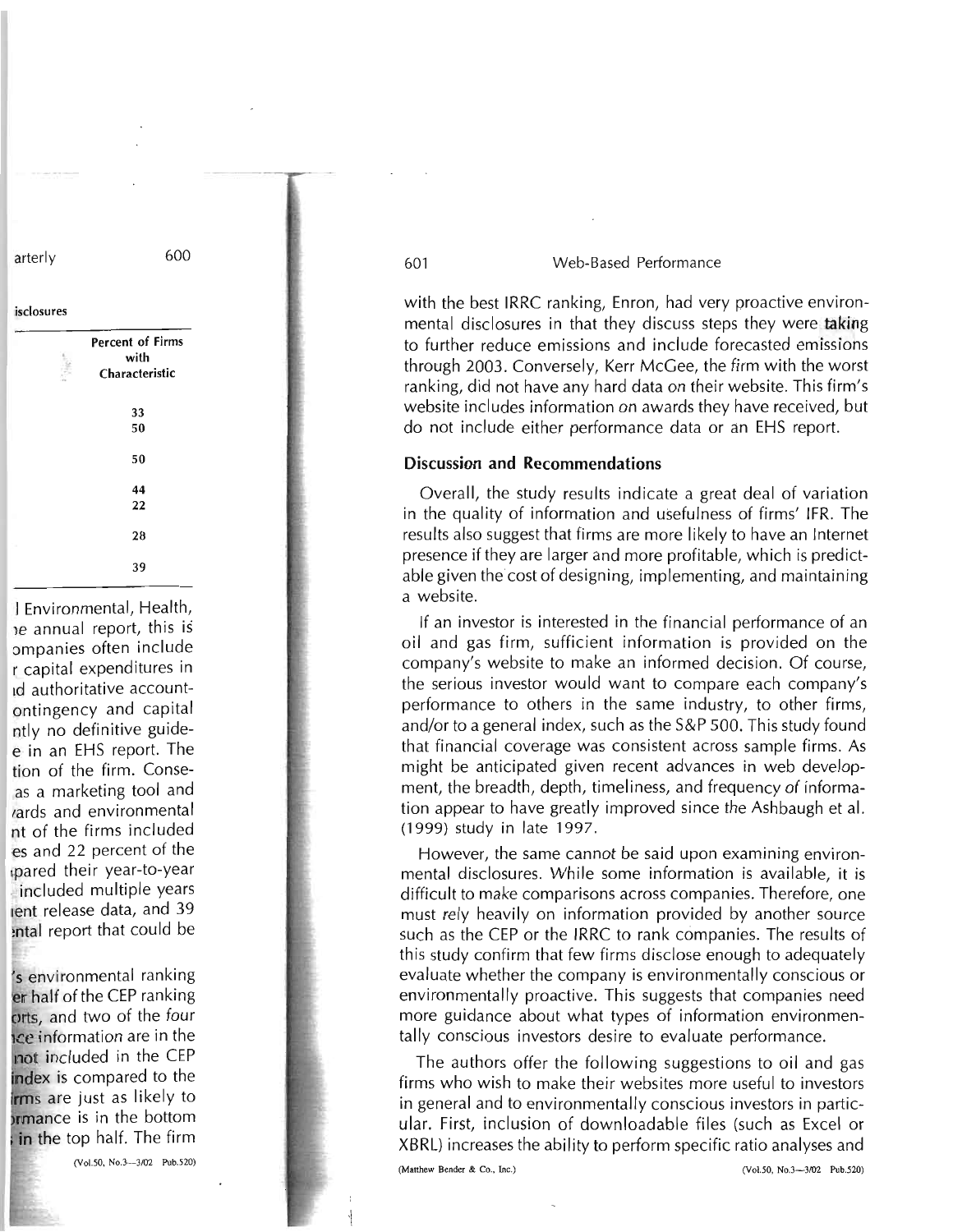make other comparisons without re-keying the data. PDF files, while providing the information, do not lend themselves to data extraction or manipulation. Next, all companies should use a menu template, which remains on the screen. Those sites that had this feature were much more accessible than those that did not. Third, more consistent coverage across companies and additional years of environmental performance data is necessary to adequately evaluate a given firm's environmental performance. These suggestions are summarized in Table 5.

| Table 5                                                          |
|------------------------------------------------------------------|
| Recommendations for Improving the Usefulness of Company Websites |

- Include downloadable, manipulative files
- Use a menu template
- Provide comparable coverage across time

The goal of this study was to report on the current status of company websites for the oil and gas industry with respect to the information disclosed on financial and environmental performance. An extension to this research project would be to define "best practices," particularly with respect to environmental disclosures. There are a number of discretionary environmental disclosure guidelines. For example the American Petroleum Institute has its Strategies for Today's Environmental Partnership (STEP), which provides guidance on a wide variety of EHS issues. See Appendix. These STEP guidelines could be used to provide the framework for developing a "best practices" template that might include improving EHS performance, documenting performance improvements, and responding to public concerns. Similar to CAAP, which emphasizes comparability and consistency across time for a particular firm and between companies for a specific time, development of such a template would standardize company disclosures across time, and allow the reader to compare companies. This template would permit the environmentally conscious investor to confidently access a company's website knowing the company's environmental performance record is objectively reported.

## **Appendix Strategies for Today's Environmental Partnership (STEP)**

Strategies for Today's Environmental Partnership (STEP) was established by the members of the American Petroleum Institutes. These member companies have accepted a shared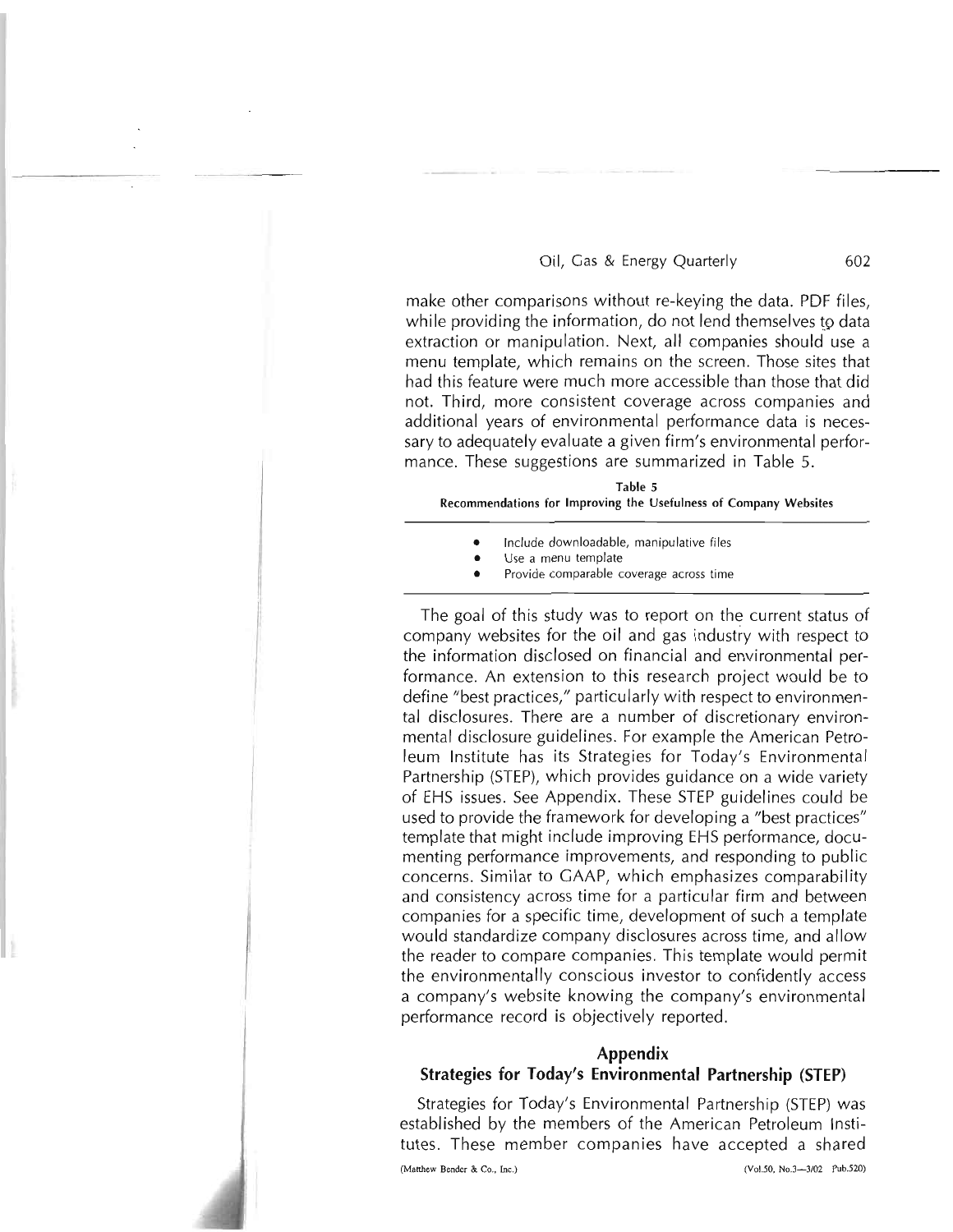responsibility for the industry's environmental, health and safety performance. They understand that this performance influences how the industry is viewed by the public, regulators, and its employees. The foundation of this commitment is the API Environmental, Health and Safety Mission and Guiding Principles, which became part of API's bylaws in 1990.

STEP provides a unifying framework that the petroleum industry can use to improve Environmental, Health and Safety (EH&S) performance. This framework is flexible, yet systematic, and can help companies to share best practices; to enhance operating efficiencies and reduce costs; to document performance improvements; and to respond to public concerns about industry performance and future commitments.

STEP focuses the oil and gas industry on achieving four continuous improvement objectives:

- Improving industry environmental, health and safety performance;
- Documenting performance;
- Communicating performance improvement; and
- Building sustained understanding and credibility through dialogue with concerned groups and individuals.

## **The Mission of STEP:**

The members of the American Petroleum Institute (API) are dedicated to continuous efforts to improve the compatibility of operations with the environment while economically developing energy resources and supplying high quality products and services to consumers. The members recognize their responsibility to work with the public, the government, and others to develop and to use natural resources in an environmentally sound manner while protecting the health and safety of their employees and the public. To meet these responsibilities, API members pledge to manage their businesses according to the following principles, using sound science to prioritize risks and to implement cost-effective management practices:

- To recognize and to respond to community concerns about raw materials, products and operations;
- To operate plants and facilities, and to handle raw materials and products in a manner that protects the

#### (Matthew Bender & Co., Inc.) (Vol.50, No.3-3/02 Pub.520)

~rly 602

g the data. PDF files, nd themselves to data npanies should use a reen. Those sites that de than those that did :ross companies and nance data is necesenvironmental perfor ~d in Table 5.

#### of Company Websites

files

#### time

1 the current status of Justry with respect to Id environmental perproject would be to espect to environmen-:liscretionary environe the American Petro 'day's Environmental nce on a wide variety P guidelines could be :>ing a "best practices" IS performance, docu-I responding to public hasizes comparability Jlar firm and between ent of such a template across time, and allow emplate would permit to confidently access pany's environmental :ed.

## **Partnership (STEP)**

artnership (STEP) was **rican** Petroleum Instiaccepted a shared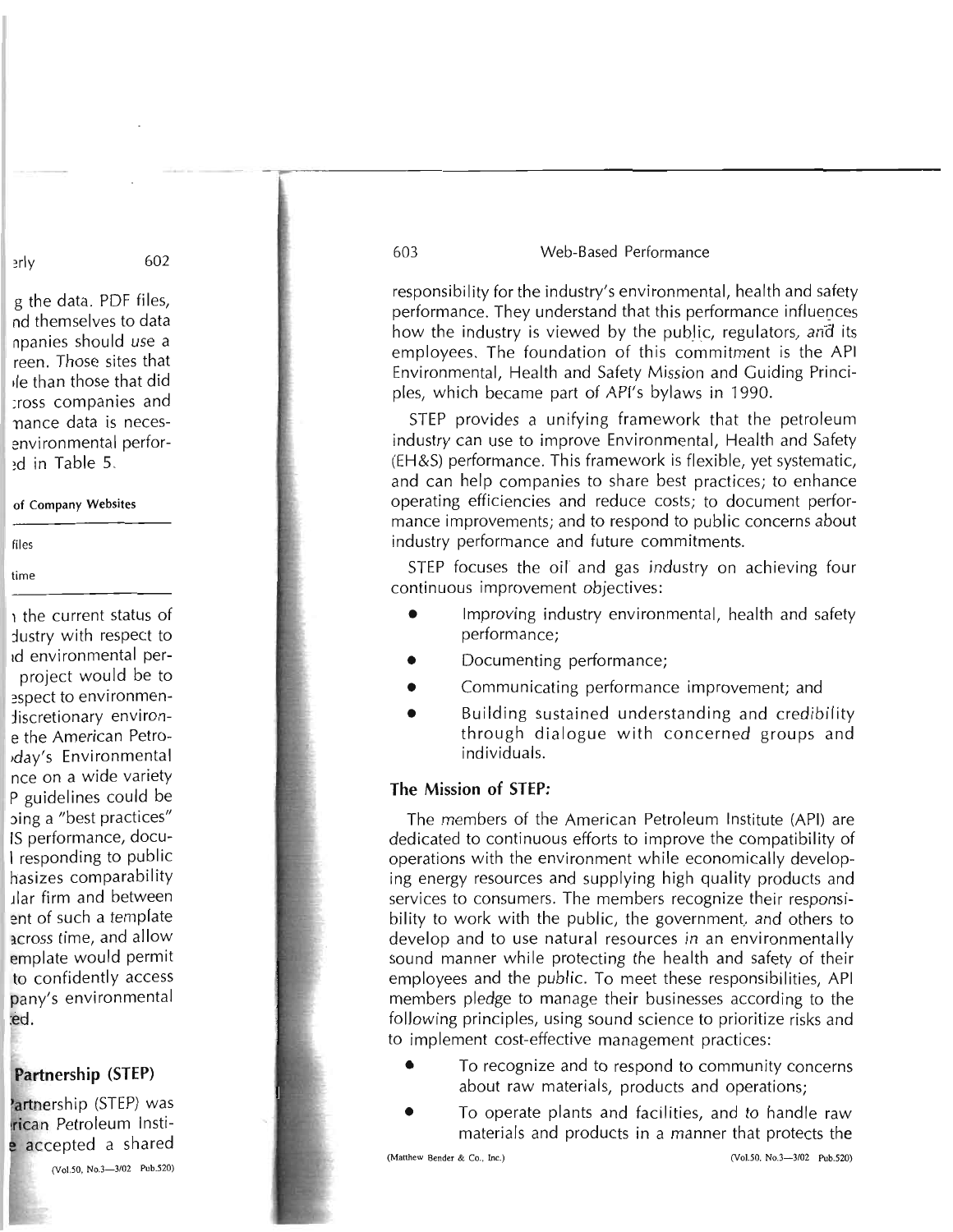environment, and the safety and health of employees and the public;

- To make safety, health and environmental considerations a priority in planning and development of new products and processes;
- To advise---promptly---appropriate officials, employees, customers and the public of information on significant industry-related safety, health and environmental hazards, and to recommend protective measures;
- To counsel customers, transporters and others in the safe use, transportation and disposal of raw materials, products and waste materials;
- To economically develop and produce natural resources and to conserve those resources by using energy efficiently;
- To extend knowledge by conducting or supporting research on the safety, health and environmental effects of raw materials, products, processes and waste materials;
- To commit to reduce overall emission and waste generation;
- To work with others to resolve problems created by handling and disposal of hazardous substances from operations;
- To participate with government and others in creating responsible laws, regulations and standards to safeguard the community, workplace and environment;
- To promote these principles and practices by sharing experiences and offering assistance to others who produce, handle, use, transport or dispose of similar raw materials, petroleum products and wastes.

(Source: API Website, <http://www.api.org/pasp/step/index.htm>)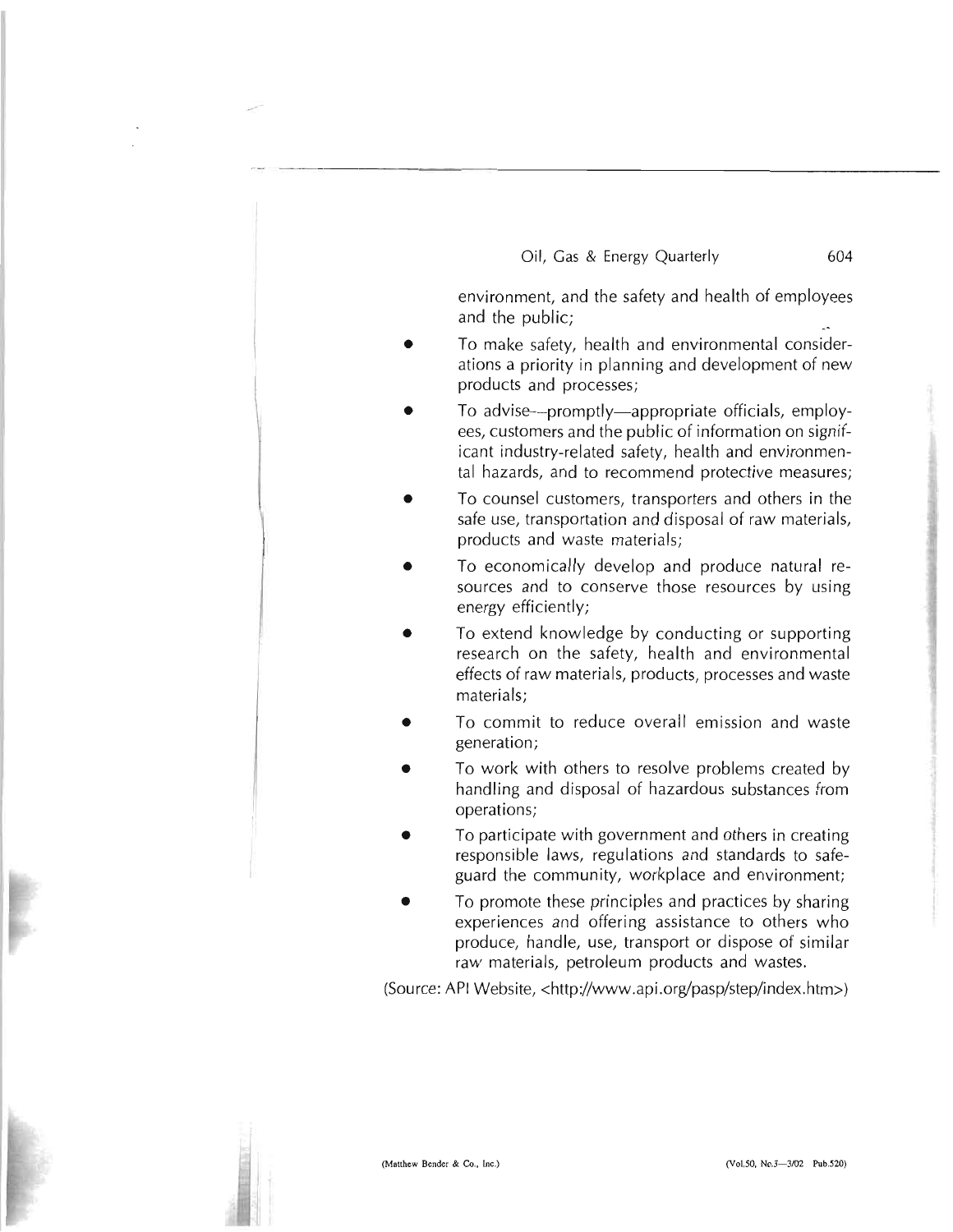terly 604

d health of employees

Ivironmental considerd development of new

riate officials, employf information on signifealth and environmend protective measures; ,rters and others in the .posal of raw materials,

d produce natural rese resources by using

Iducting or supporting th and environmental ts, processes and waste

I em ission and waste

e problems created by Irdous substances from

It and others in creating and standards to safelace and environment;

nd practices by sharing istance to others who ,rt or dispose of similar ducts and wastes.

·g!pasp/step/index.htm»

605 Web-Based Performance

#### **References**

- Anonymous. 2000a. Web site usage among dot coms:  $\frac{1}{5}$  the Internet just a fad? Dotcom.com, Network Solutions: <wysiwyg://20/http://www.dotcom.com/news/artide2.html> (Accessed October 19, 2000).
- Anonymous. 2000b. PC data online: Net Portrait<sup>®</sup> reveals demographics of home Internet users in U.S. PR Newswire: New York, NY (April 26): 1.
- Anonymous. 2000c. Digital divide exists, but it's shrinking. Star Tribune: Minneapolis, MN (June 18): 10D.
- Ashbaugh, H., K. Johnstone, and T. Warfield. 1999. Corporate reporting on the Internet. Accounting Horizons, 3 (September): 241-257.
- Council on Economic Priorities. 1998. Campaign for Cleaner Corporations, Where not to Buy Your Cas: Arco, Coastal, Phillips Petroleum. Research Report. New York, NY: (February/March) .
- Ernst and Young, Consulting. 1999. Petroleum Companies Lag Behind the Majority of Industries Embracing the Internet According to an Ernst & Young Public Web site Study. PR Newswire, New York, NY (October 29).
- Investor Responsibility Research Center. 1996. Corporate Environmental Profiles Directory. Washington DC.
- Kreuze, J., G. Newell, S. Newell. 1996. What companies are reporting. Management Accounting 78 (July): 37-43.
- Louwers, T., W. Pasewark, and E. Typpo. 1998. Silicon Valley meets Norwalk. Journal of Accountancy, 10 (August): 20-24.
- Nielsen//NetRatings. 2000. Average Web Usage: Month of September 2000, U.S. <http://209.249.142.27/nnpm/owal Nrpublicreports.usagemonthly> (Accessed October 21, 2000).
- Price Waterhouse. 1992. Accounting for Environmental Compliances: Crossroads of GAAP, Engineering, and Government: A Survey of Corporate America's Accounting for Environmental Costs. New York, NY.
- Price Waterhouse, LLP. 1994. Progress on the Environmental Challenge: A Survey of Corporate America's Environmental Accounting and Management. New York, NY.